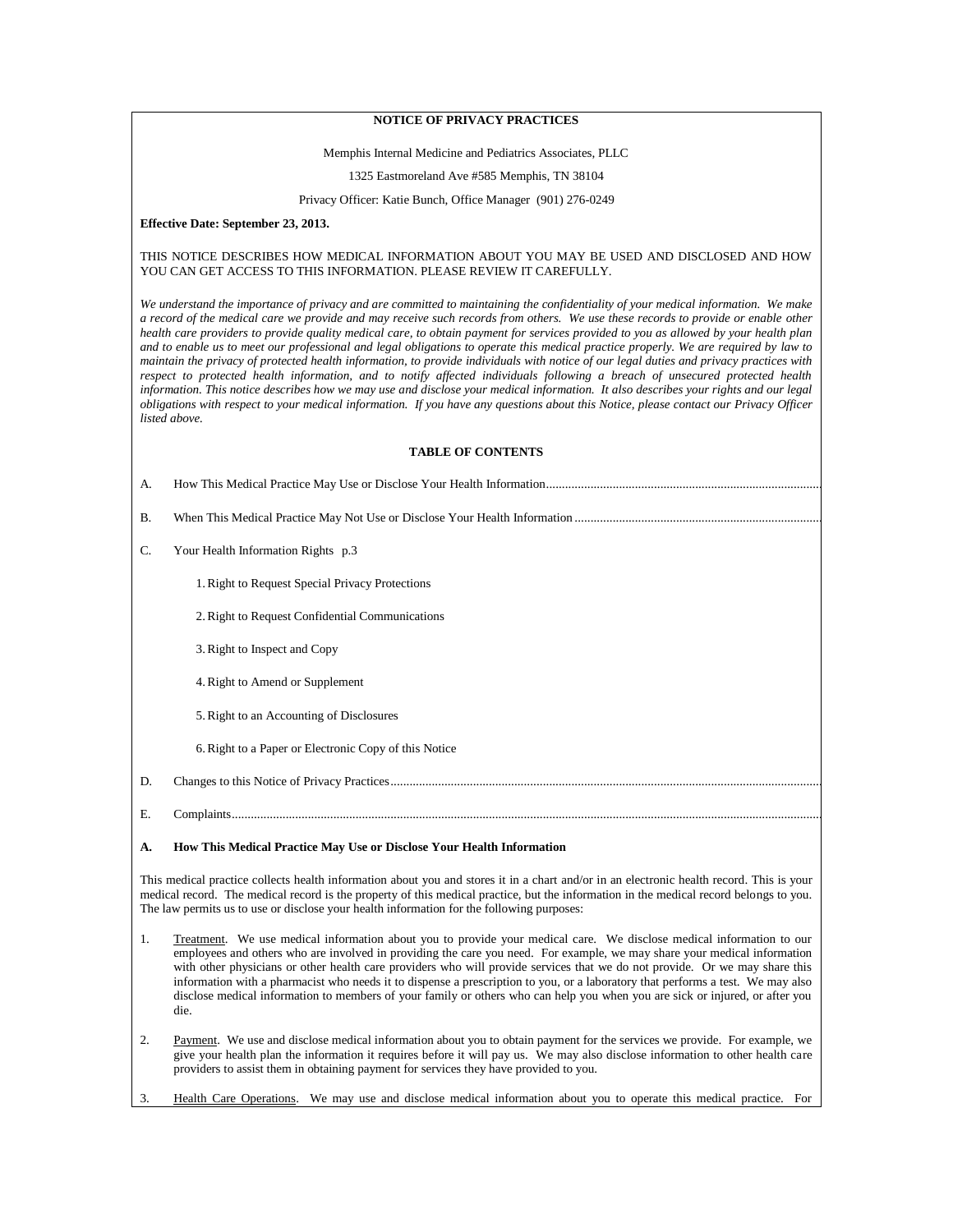example, we may use and disclose this information to review and improve the quality of care we provide, or the competence and qualifications of our professional staff. Or we may use and disclose this information to get your health plan to authorize services or referrals. We may also use and disclose this information as necessary for medical reviews, legal services and audits, including fraud and abuse detection and compliance programs and business planning and management. We may also share your medical information with our "business associates," such as our billing service, that perform administrative services for us. We have a written contract with each of these business associates that contains terms requiring them and their subcontractors to protect the confidentiality and security of your protected health information. We may also share your information with other health care providers, health care clearinghouses or health plans that have a relationship with you, when they request this information to help them with their quality assessment and improvement activities, their patient-safety activities, their population-based efforts to improve health or reduce health care costs, their protocol development, case management or carecoordination activities, their review of competence, qualifications and performance of health care professionals, their training programs, their accreditation, certification or licensing activities, or their health care fraud and abuse detection and compliance efforts. We may also share medical information about you with the other health care providers, health care clearinghouses and health plans that participate with us in "organized health care arrangements" (OHCAs) for any of the OHCAs' health care operations. OHCAs include hospitals, physician organizations, health plans, and other entities which collectively provide health care services. A listing of the OHCAs we participate in is available from the Privacy Official.

- 4. Appointment Reminders. We may use and disclose medical information to contact and remind you about appointments. If you are not home, we may leave this information on your answering machine or in a message left with the person answering the phone.
- 5. Sign In Sheet. We may use and disclose medical information about you by having you sign in when you arrive at our office. We may also call out your name when we are ready to see you.
- 6. Notification and Communication With Family. We may disclose your health information to notify or assist in notifying a family member, your personal representative or another person responsible for your care about your location, your general condition or, unless you had instructed us otherwise, in the event of your death. In the event of a disaster, we may disclose information to a relief organization so that they may coordinate these notification efforts. We may also disclose information to someone who is involved with your care or helps pay for your care. If you are able and available to agree or object, we will give you the opportunity to object prior to making these disclosures, although we may disclose this information in a disaster even over your objection if we believe it is necessary to respond to the emergency circumstances. If you are unable or unavailable to agree or object, our health professionals will use their best judgment in communication with your family and others.
- 7. Marketing. Provided we do not receive any payment for making these communications, we may contact you to give you information about products or services related to your treatment, case management or care coordination, or to direct or recommend other treatments, therapies, health care providers or settings of care that may be of interest to you. We may similarly describe products or services provided by this practice and tell you which health plans this practice participates in. We may also encourage you to maintain a healthy lifestyle and get recommended tests, participate in a disease management program, provide you with small gifts, tell you about government sponsored health programs or encourage you to purchase a product or service when we see you, for which we may be paid. Finally, we may receive compensation which covers our cost of reminding you to take and refill your medication, or otherwise communicate about a drug or biologic that is currently prescribed for you. We will not otherwise use or disclose your medical information for marketing purposes or accept any payment for other marketing communications without your prior written authorization. The authorization will disclose whether we receive any compensation for any marketing activity you authorize, and we will stop any future marketing activity to the extent you revoke that authorization.
- 8. Sale of Health Information. We will not sell your health information without your prior written authorization. The authorization will disclose that we will receive compensation for your health information if you authorize us to sell it, and we will stop any future sales of your information to the extent that you revoke that authorization.
- 9. Required by Law. As required by law, we will use and disclose your health information, but we will limit our use or disclosure to the relevant requirements of the law. When the law requires us to report abuse, neglect or domestic violence, or respond to judicial or administrative proceedings, or to law enforcement officials, we will further comply with the requirement set forth below concerning those activities.
- 10. Public Health. We may, and are sometimes required by law, to disclose your health information to public health authorities for purposes related to: preventing or controlling disease, injury or disability; reporting child, elder or dependent adult abuse or neglect; reporting domestic violence; reporting to the Food and Drug Administration problems with products and reactions to medications; and reporting disease or infection exposure. When we report suspected elder or dependent adult abuse or domestic violence, we will inform you or your personal representative promptly unless in our best professional judgment, we believe the notification would place you at risk of serious harm or would require informing a personal representative we believe is responsible for the abuse or harm.
- 11. Health Oversight Activities. We may, and are sometimes required by law, to disclose your health information to health oversight agencies during the course of audits, investigations, inspections, licensure and other proceedings, subject to the limitations imposed by law.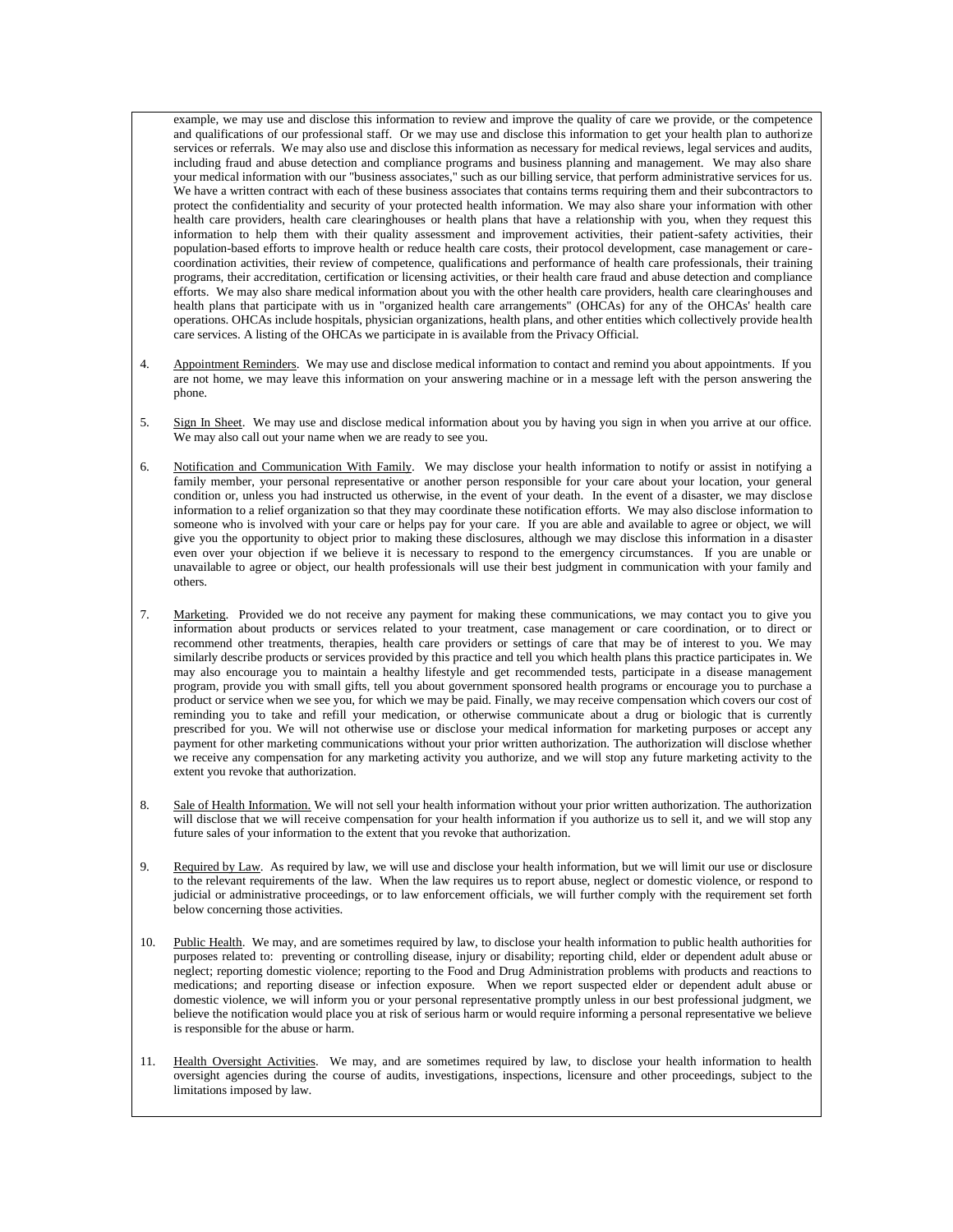- 12. Judicial and Administrative Proceedings. We may, and are sometimes required by law, to disclose your health information in the course of any administrative or judicial proceeding to the extent expressly authorized by a court or administrative order. We may also disclose information about you in response to a subpoena, discovery request or other lawful process if reasonable efforts have been made to notify you of the request and you have not objected, or if your objections have been resolved by a court or administrative order.
- 13. Law Enforcement. We may, and are sometimes required by law, to disclose your health information to a law enforcement official for purposes such as identifying or locating a suspect, fugitive, material witness or missing person, complying with a court order, warrant, grand jury subpoena and other law enforcement purposes.
- 14. Coroners. We may, and are often required by law, to disclose your health information to coroners in connection with their investigations of deaths.
- 15. Organ or Tissue Donation. We may disclose your health information to organizations involved in procuring, banking or transplanting organs and tissues.
- 16. Public Safety. We may, and are sometimes required by law, to disclose your health information to appropriate persons in order to prevent or lessen a serious and imminent threat to the health or safety of a particular person or the general public.
- 17. Proof of Immunization. We will disclose proof of immunization to a school that is required to have it before admitting a student where you have agreed to the disclosure on behalf of yourself or your dependent.
- 18. Specialized Government Functions. We may disclose your health information for military or national security purposes or to correctional institutions or law enforcement officers that have you in their lawful custody.
- 19. Workers' Compensation. We may disclose your health information as necessary to comply with workers' compensation laws. For example, to the extent your care is covered by workers' compensation, we will make periodic reports to your employer about your condition. We are also required by law to report cases of occupational injury or occupational illness to the employer or workers' compensation insurer.
- 20. Change of Ownership. In the event that this medical practice is sold or merged with another organization, your health information/record will become the property of the new owner, although you will maintain the right to request that copies of your health information be transferred to another physician or medical group.
- 21. Breach Notification. In the case of a breach of unsecured protected health information, we will notify you as required by law. If you have provided us with a current e-mail address, we may use e-mail to communicate information related to the breach. In some circumstances our business associate may provide the notification.

## <span id="page-2-0"></span>**B. When This Medical Practice May Not Use or Disclose Your Health Information**

Except as described in this Notice of Privacy Practices, this medical practice will, consistent with its legal obligations, not use or disclose health information which identifies you without your written authorization. If you do authorize this medical practice to use or disclose your health information for another purpose, you may revoke your authorization in writing at any time.

## <span id="page-2-1"></span>**C. Your Health Information Rights**

- 1. Right to Request Special Privacy Protections. You have the right to request restrictions on certain uses and disclosures of your health information by a written request specifying what information you want to limit, and what limitations on our use or disclosure of that information you wish to have imposed. If you tell us not to disclose information to your commercial health plan concerning health care items or services for which you paid for in full out-of-pocket, we will abide by your request, unless we must disclose the information for treatment or legal reasons. We reserve the right to accept or reject any other request, and will notify you of our decision.
- 2. Right to Request Confidential Communications. You have the right to request that you receive your health information in a specific way or at a specific location. For example, you may ask that we send information to a particular e-mail account or to your work address. We will comply with all reasonable requests submitted in writing which specify how or where you wish to receive these communications.
- 3. Right to Inspect and Copy. You have the right to inspect and copy your health information, with limited exceptions. To access your medical information, you must submit a written request detailing what information you want access to, whether you want to inspect it or get a copy of it, and if you want a copy, your preferred form and format. We will provide copies in your requested form and format if it is readily producible, or we will provide you with an alternative format you find acceptable, or if we can't agree and we maintain the record in an electronic format, your choice of a readable electronic or hardcopy format. We will also send a copy to any other person you designate in writing. We will charge a reasonable fee which covers our costs for labor, supplies, postage, and if requested and agreed to in advance, the cost of preparing an explanation or summary. We may